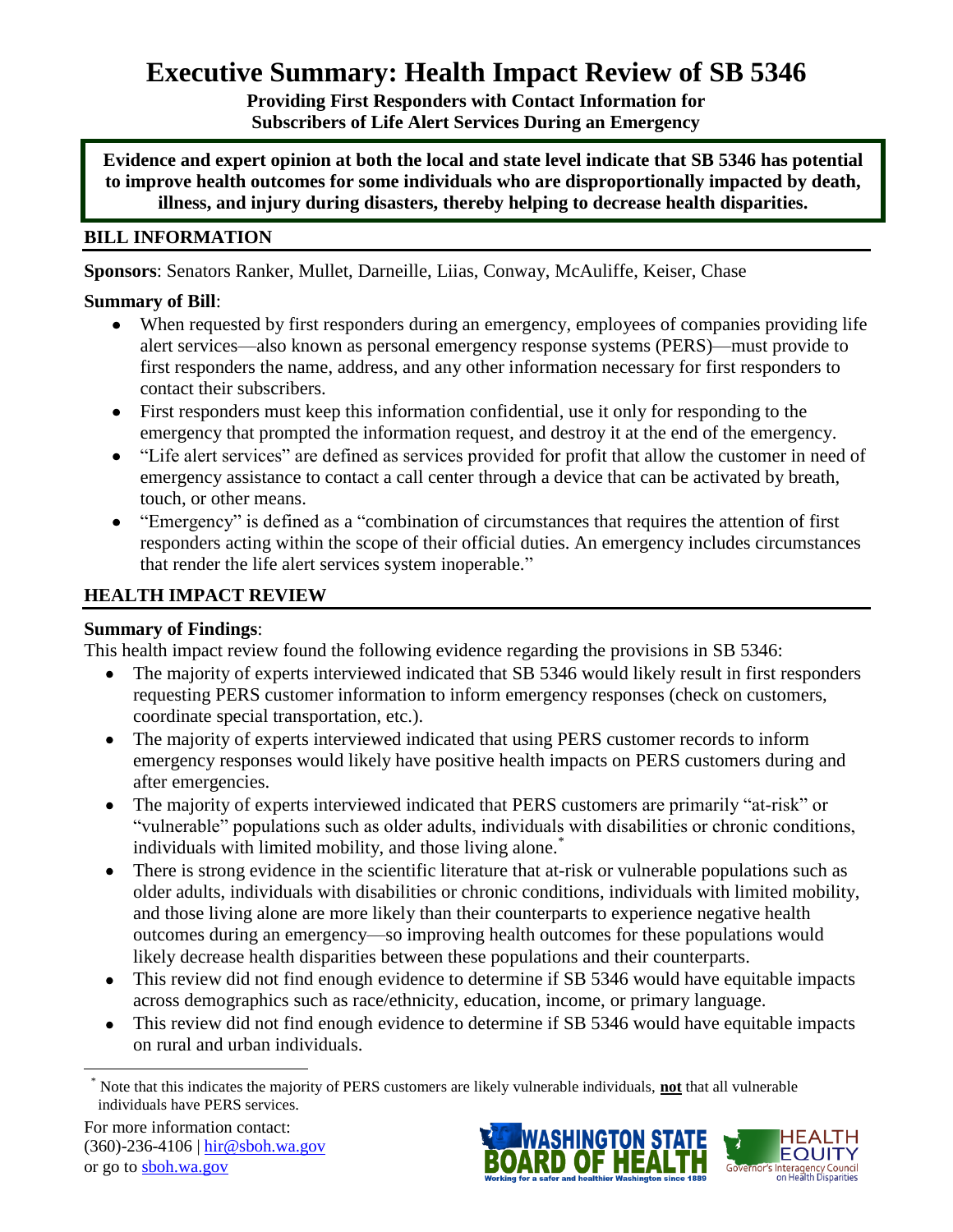# **Health Impact Review of SB 5346**

# **Providing First Responders with Contact Information for Subscribers of Life Alert Services During an Emergency**

# **February 13, 2015**

Author: Sierra Rotakhina Contributor/Reviewer: Christy Hoff Reviewer: Michelle Davis Reviewer: Timothy Grisham

# **Contents**

| Appendix A. Selection of Experts and PERS Company Representatives  15 |  |
|-----------------------------------------------------------------------|--|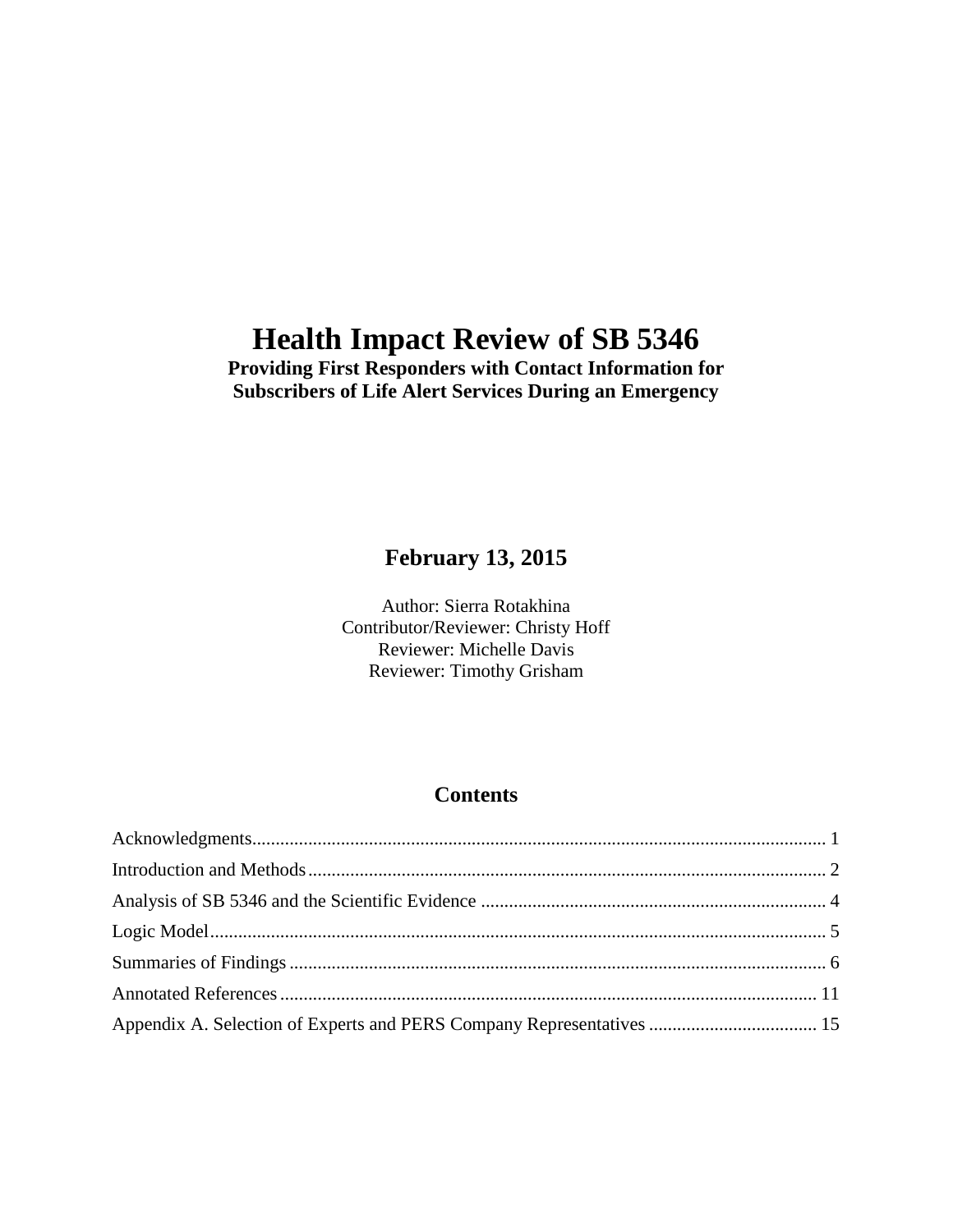# **Acknowledgments**

<span id="page-2-0"></span>We would like to acknowledge and thank the individuals who provided technical assistance, expert knowledge, and the industry perspective for this health impact review. While some individuals have requested that we keep their participation confidential, below is a list of experts who have given us permission to mention their names. Thank you, both to those who are listed here and to those who we kept confidential, for providing your valuable time and insights.

#### *Local Expert Key Informants*

Bill Tensfeld *Director, Whitman County Emergency Communications* 

Chuck Wallace *Fire Chief, Grays Harbor Fire Protection District #11 Deputy Director, Grays Harbor County Emergency Management*

Gary Baar *Fire Chief, City of Lynden President, Whatcom County EMS and Trauma Care Council*

Gordon Pomeroy *Fire Chief, East Jefferson Fire Rescue Chairperson, Jefferson County EMS Council*  John Herbert *Chief, King County Medic One*

Kevin O'Brien *Fire Chief and CEO, Orcas Island Fire and Rescue*

Mary Small *Region 7 Regional Emergency Response Coordinator (Chelan, Douglas, Kittitas, Okanogan, and Grant counties), Chelan-Douglas Health District*

Tony Nielsen *Chief, Spokane County Fire District 8*

#### *State Level Expert Key Informants*

#### Fran Bessermin

*Member, Washington State Board of Health Member, Commission for Judicial Conduct Member, Emergency Food and Shelter Program Member, Planning and Management Committee for Aging and Long Term Care of Eastern Washington Former Chair, State Council on Aging Former Member, Vulnerable Adult Abuse and Neglect Workgroup*

Michael L. Smith *EMS Terrorism and Disaster Response Consultant, Washington State Department of Health*

Scott Hogan *EMS & Trauma Care Regional Consultant, Washington State Department of Health*

Stephen Riehl *Program Manager, Non-Emergency Medical Transportation Program, Washington State Health Care Authority*

#### *Experts Who Provided Technical Support*

Debbie Johnson *Waiver Program Manager, Department of Social and Health Services*

Sue Bush, *Director of Office of Emergency Management, Deptartment of Social and Health Services*

Patty McDonald *Program Manager, Department of Social and Health Services*

1 February 2015 - Health Impact Review of SB 5346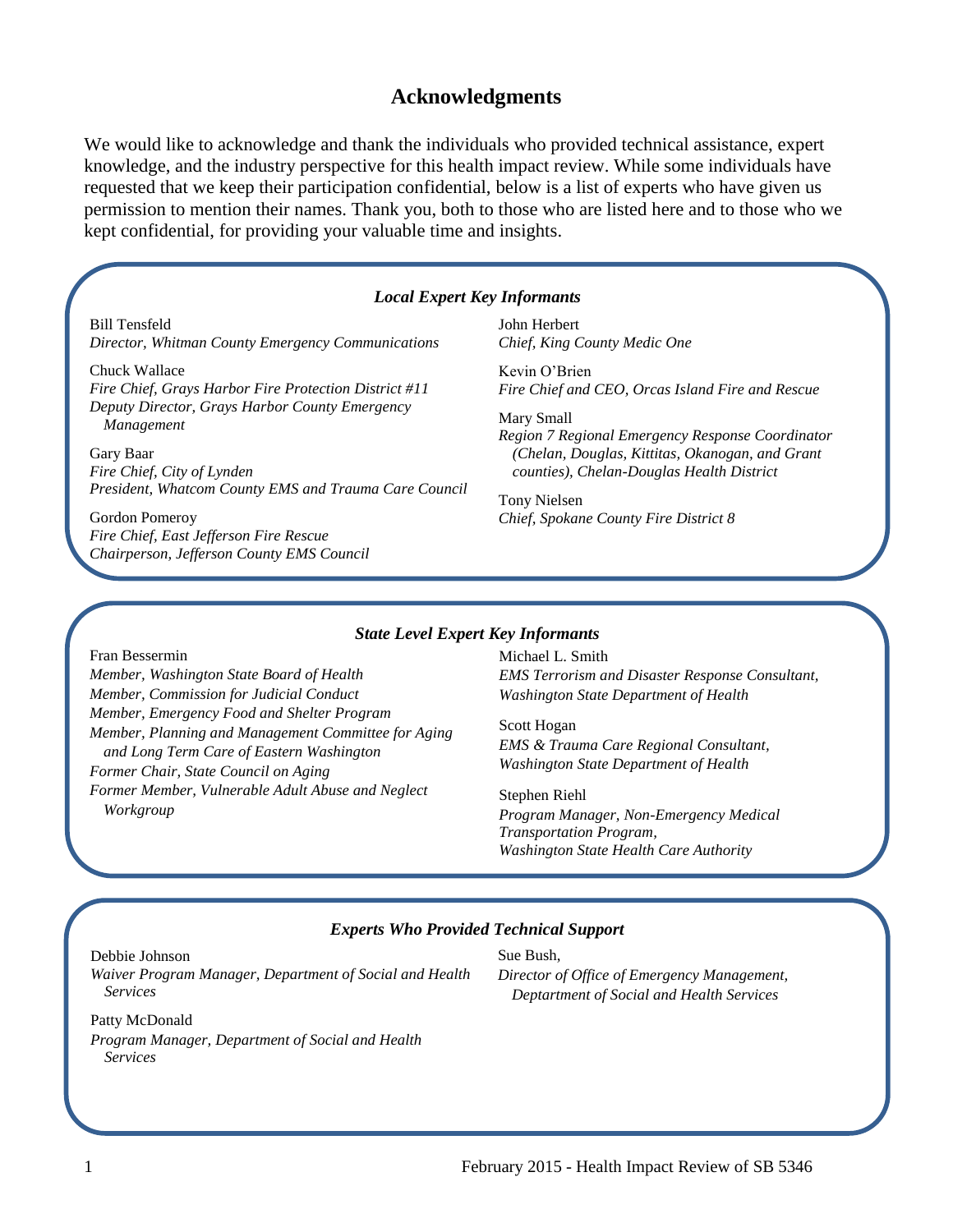# **Introduction and Methods**

<span id="page-3-0"></span>A health impact review is an analysis of how a proposed legislative or budgetary change will likely impact health and health disparities in Washington [\(RCW 43.20.285\)](http://apps.leg.wa.gov/rcw/default.aspx?cite=43.20.285). For this review 'health disparities' have been defined as the differences in disease, death, and other adverse health conditions that exist between populations [\(RCW 43.20.270\)](http://apps.leg.wa.gov/rcw/default.aspx?cite=43.20.270). This document provides summaries of the evidence analyzed by State Board of Health staff during the health impact review of Senate Bill 5346 (SB 5346).

Staff analyzed the content of SB 5346 and created a logic model depicting possible pathways leading from the provisions of the bill to health outcomes. We conducted objective reviews of the literature for each component of the pathway using databases including PubMed and Google Scholar. Life alert systems are referred to in the literature under many different titles, including: personal emergency response systems (PERS), medical emergency response systems, and medical alert services. These systems are also often referred to by a specific company name (e.g. Life Alert, Lifeline). We used these search terms among others when reviewing the literature. We use the term PERS throughout this review because this is a generic term that applies to all brands and is not being used as a company name.

We did not identify any research on the relationship between allowing first responders to access PERS customer information during an emergency and health outcomes. For this reason we contacted experts in the fields of emergency medical services (EMS), public health, and emergency management, as well as those with experience working with vulnerable or older adults. These key informants, provided information on how SB 5346 would likely impact health and health equity. These interviews were originally conducted to determine the impacts of SSB 6554 (2013-2014). We determined that the language changes between SSB 6554 and SB 5346 would not change the major findings from these interviews making them applicable to the review of SB 5346. We took detailed notes during the conversations and gave key informants the opportunity to review a draft of the document to ensure that their comments had been accurately represented. We coded and analyzed these notes to identify themes and to determine the proportion of the key informants who held a particular opinion.

In total, we interviewed 16 key informants—12 experts representing 11 counties around the state and 4 who work at the state level. In completing this review, we also received consultation and technical assistance from 5 additional experts at the state level. Finally, we spoke with 7 representatives from PERS companies. Appendix A provides detailed information on our selection of experts.

The logic model is presented in text and through a flowchart (Figure 1) and presents the strength of the evidence for each relationship. We evaluate the strength-of-evidence using the following criteria: The following pages provide a detailed analysis of the bill including the logic model, summaries of evidence, and annotated references. The logic model is presented both in text and through a flowchart (Figure 1). The logic model includes information on the strength of the evidence for each relationship. The strength-of-evidence has been defined using the following criteria:

- Not well researched: the literature review yielded few if any studies or only yielded studies that were poorly designed or executed or had high risk of bias.
- **A fair amount of evidence:** the literature review yielded several studies supporting the association, but a large body of evidence was not established; or the review yielded a large body of evidence but findings were inconsistent with only a slightly larger percent of the studies supporting the association; or the research did not incorporate the most robust study designs or execution or had a higher than average risk of bias.
- **Strong evidence:** the literature review yielded a large body of evidence on the relationship (a vast majority of which supported the association) but the body of evidence did contain some contradictory findings or studies that did not incorporate the most robust study designs or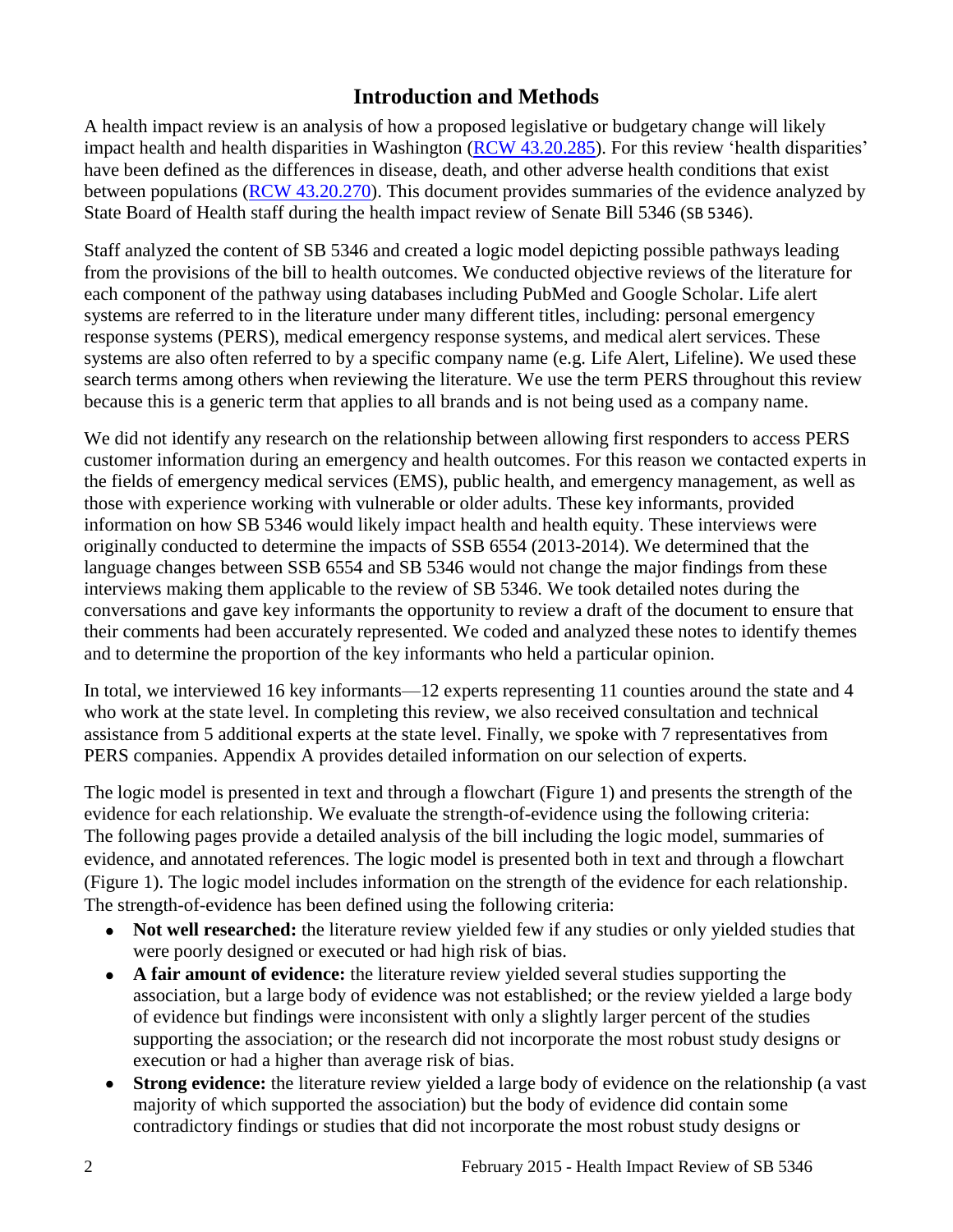execution or had a higher than average risk of bias; or there were too few studies to reach the rigor of 'very strong evidence'; or some combination of these.

**Very strong evidence:** the literature review yielded a very large body of robust evidence supporting the association with few if any contradictory findings. The evidence indicates that the scientific community largely accepts the existence of the association.

Staff made modifications to these criteria at the start of the 2015 legislative session beginning January 12, 2015. Therefore strength-of-evidence rankings may not be comparable between reviews completed before and those completed after this date.

The annotated references are only a representation of the evidence and provide examples of current research. In many cases only a few review articles are referenced. One article may cite or provide analysis of dozens of other articles. Therefore the number of references included in the bibliography does not necessarily reflect the strength-of-evidence.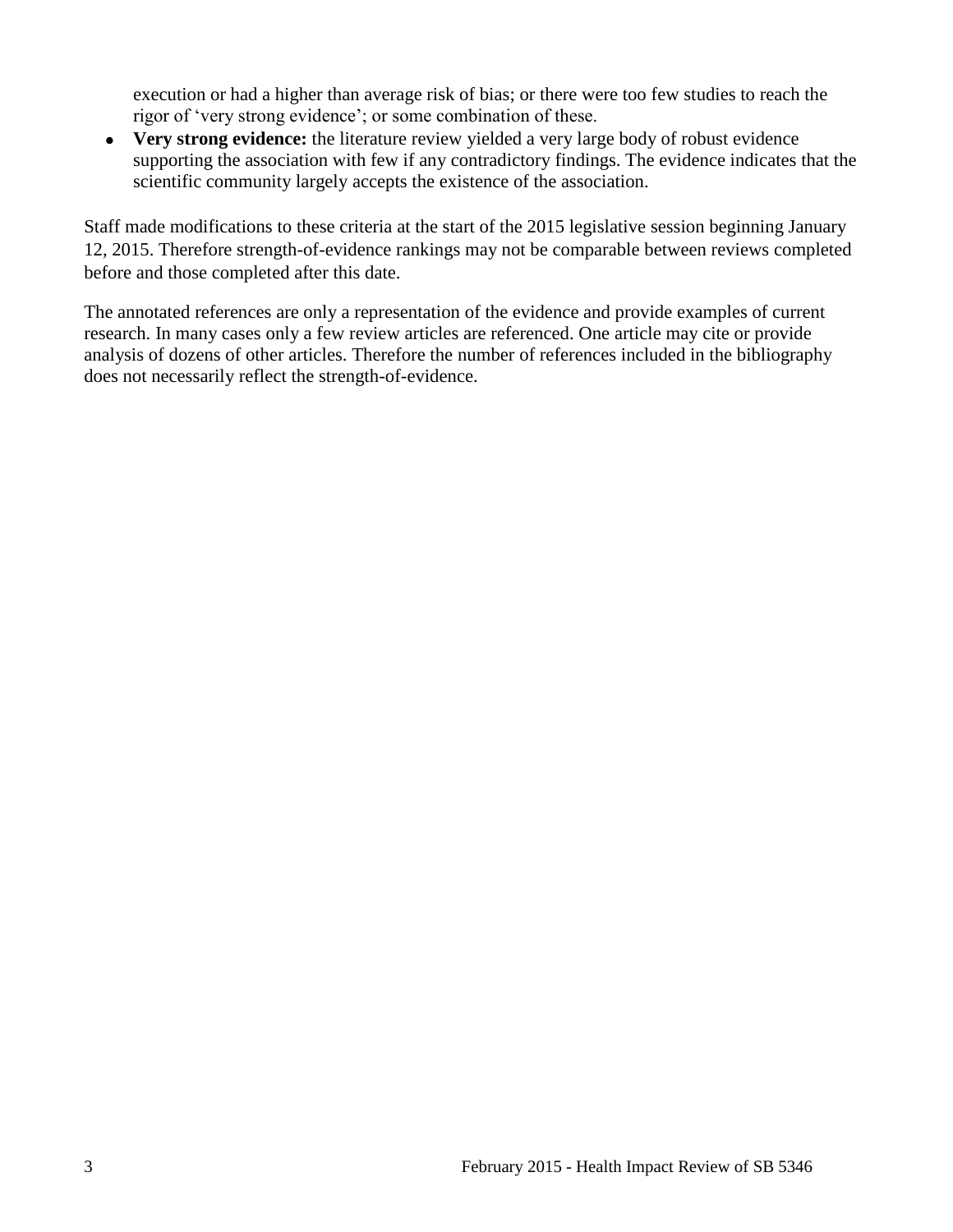# **Analysis of SB 5346 and the Scientific Evidence**

### <span id="page-5-0"></span>*Summary of SB 5346*

- When requested by first responders during an emergency, employees of companies providing life alert services—also known as personal emergency response systems (PERS)—must provide to first responders the name, address, and any other information necessary for first responders to contact their subscribers.
- First responders must keep this information confidential, use it only for responding to the emergency that prompted the information request, and destroy it at the end of the emergency.
- "Life alert services" are defined as services provided for profit that allows the customer in need of emergency assistance to contact a call center through a device that can be activated by breath, touch, or other means.
- "Emergency" is defined as a "combination of circumstances that requires the attention of first responders acting within the scope of their official duties. An emergency includes circumstances that render the life alert services system inoperable."

# *Health impact of SB 5346*

Evidence and expert opinion at both the local and state level indicate that SB 5346 has potential to improve health outcomes among individuals who are disproportionally impacted by death, illness, and injury during disasters, thereby helping to decrease health disparities.

# *Pathways to health impacts*

Fourteen of 16 experts interviewed indicated that SB 5346 would likely result in first responders using their authority to request PERS customer information to inform emergency responses (check on customers, coordinate special transportation, etc.). Fourteen of 16 key informants also indicated that using PERS customer records to inform emergency responses would likely have positive health impacts on PERS customers during and after emergencies. In addition 15 experts indicated that the majority of PERS customers are likely older adults, individuals with disabilities or chronic conditions, and other vulnerable individuals. There is strong evidence from the literature that these populations are disproportionally impacted by emergencies and are at increased risk for death, injury, and illness during disasters.<sup>[1-7](#page-12-1)</sup> Therefore, SB 5346 has potential to decrease the disproportionate negative impact of emergencies on these at-risk populations, thereby helping to decrease health disparities.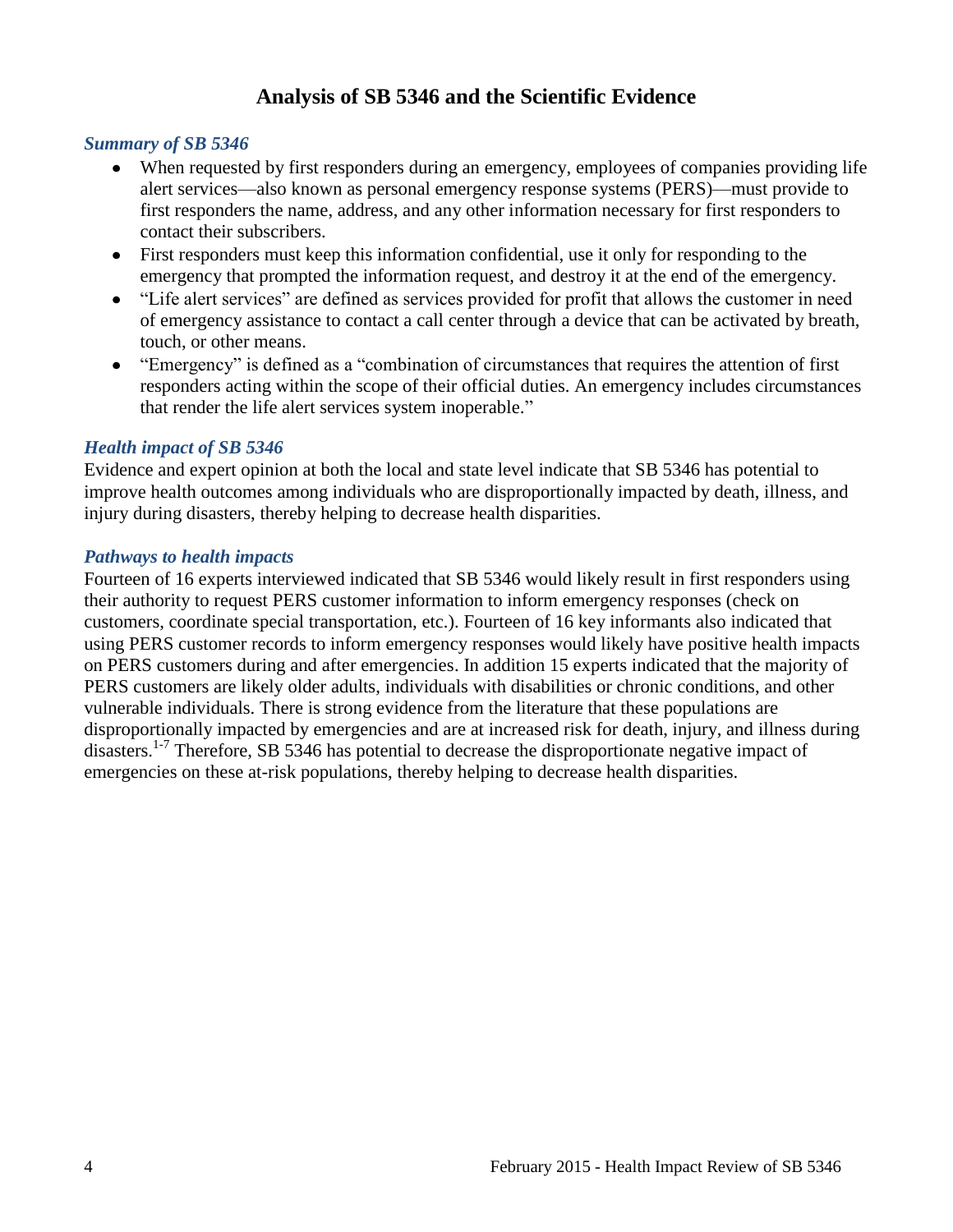# **Logic Model**

<span id="page-6-0"></span>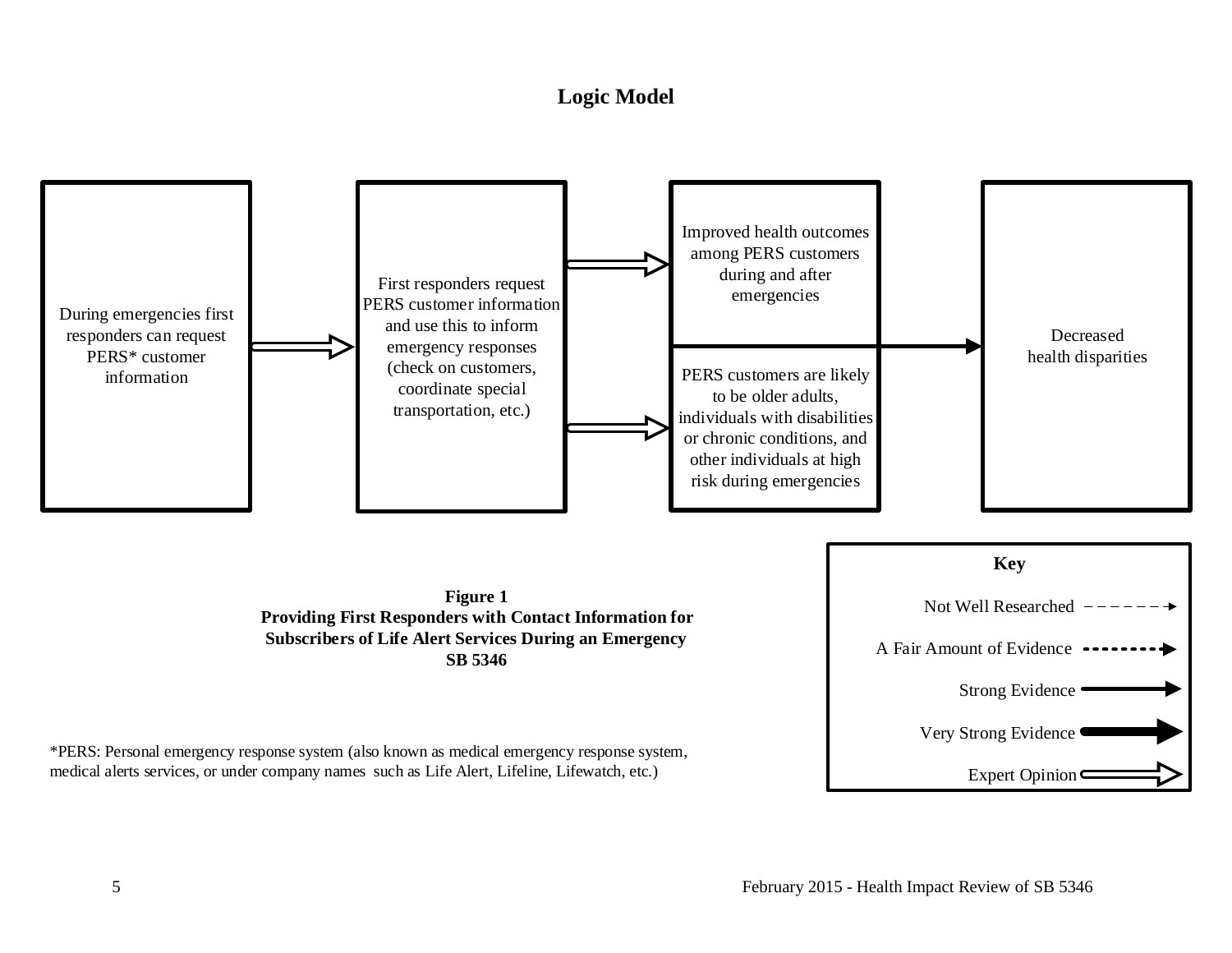# **Summaries of Findings**

# <span id="page-7-0"></span>**Would SB 5346 result in first responders using their authority to request PERS customer information to inform emergency responses (check on customers, coordinate special transportation, etc.)?**

In order to determine if first responders in Washington state would leverage the provisions of SB 5346 and request and utilize PERS customer information we interviewed experts across the state. Fourteen of the 16 key informants (~88%) indicated that this information would be useful in an emergency and that they would request and use the information if appropriate. Most key informants indicated that they would not expect to request this information frequently, as disasters or widespread emergencies are not a daily occurrence.

# **If first responders request PERS customer information to inform emergency responses, would this improve health outcomes for PERS customers during and after emergencies?**

We were unable to identify any published research specifically on the health impacts of first responders accessing and using PERS customer information during an emergency. We therefore depended on experts in the field to provide informed opinions on how implementing this bill would likely impact customers. Fourteen of the16 key informants (~88%) indicated that this bill would likely have a positive health impact on PERS customers. The remaining two experts indicated that there are probably better ways to meet the intentions of the bill, such as through currently available systems or by implementing opt-in vulnerable individual registries. A number of key informants did indicate that it is best for first responders to have this type of information before an emergency or as early into an emergency as possible.

Chief Kevin O'Brien, Fire Chief and Chief Executive Officer of Orcas Island Fire and Rescue, indicated that Orcas Island experienced a telecommunication outage in 2013 that took off-island phone service offline. Because most PERS devices call for help through a long distance call center, if customers activated their PERS pendants the system would not be able to connect with the call center. First responders on Orcas Island unsuccessfully attempted to get the phone numbers of PERS customers from the companies to let them know their alert services were not currently working and to ensure that they were not in distress. During this event, at least two PERS customers needed medical attention and had attempted to activate their pendants. Because PERS were down, these individuals did not receive help until hours or days later. One individual who was discovered approximately two hours after he attempted to activate his PERS was helicoptered off-island to be treated but did not survive. A second was also taken off-island to be treated and did survive, but had spent two days on the floor before she was discovered (O'Brien, oral communication, June 5, 2014).

Although we did not identify research directly addressing the relationship between accessing PERS customer information and health outcomes, we did find some published information to supplement these expert opinions. We found that many leading emergency management agencies and organizations support the development of ways to identify vulnerable populations during disasters so that first responders can be informed and respond accordingly. The Centers for Disease Control and Prevention (CDC), the U.S. Department of Health and Human Services, the Washington Military Department Emergency Management Division, and other organizations and researchers have highlighted or recommended strategies for identifying and protecting vulnerable older adults during emergencies. These strategies include developing registries of vulnerable individuals and using Geographic Information Systems (GIS) to map vulnerable communities or individuals. Note: these strategies have not been evaluated for effectiveness, are not free from limitations, and are not supported by all experts;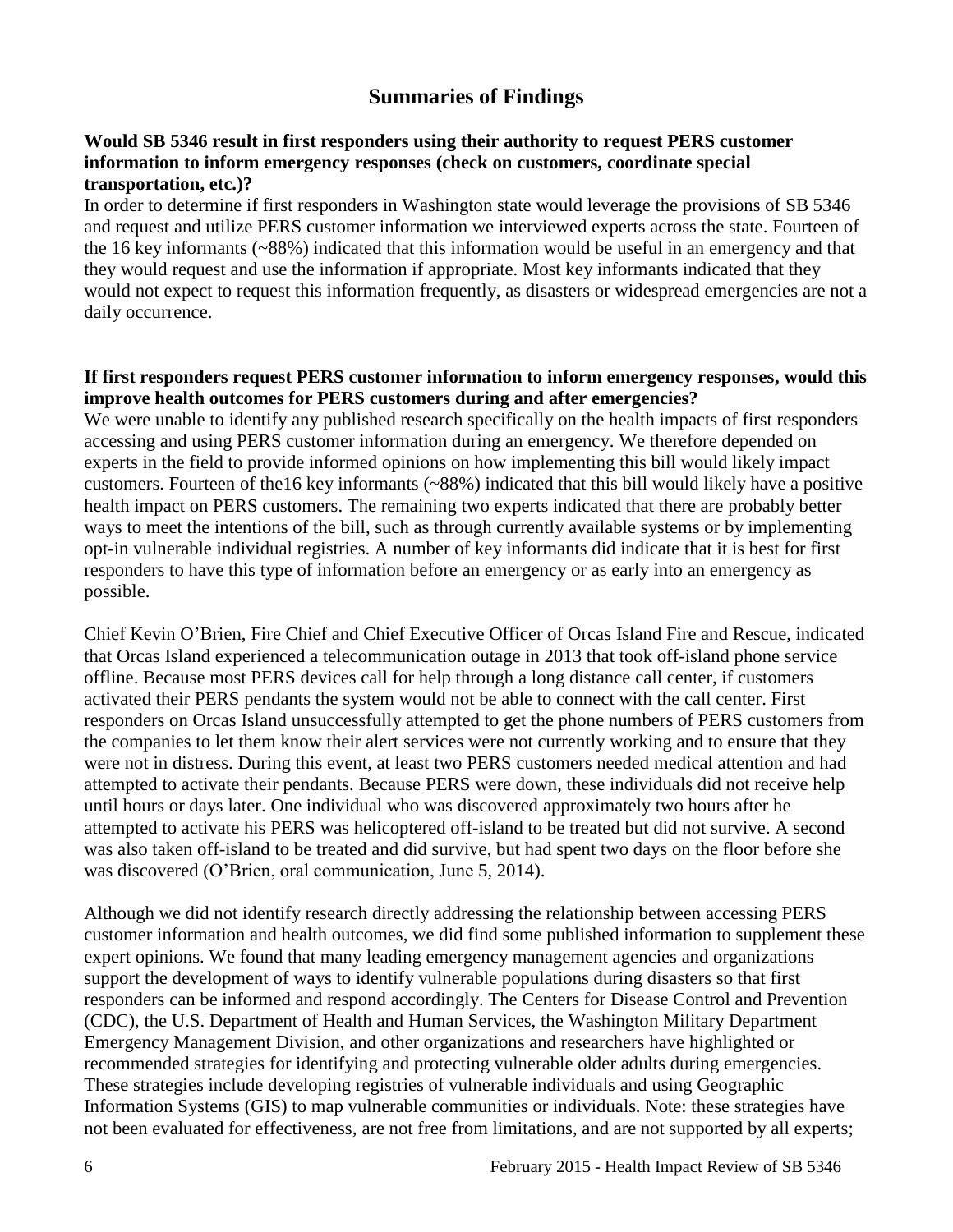however they are being widely discussed as promising approaches to provide support to vulnerable communities during emergencies. In addition, these strategies are largely framed as tools to help identify vulnerable individuals *before* a disaster rather than during an emergency as SB 5346 would facilitate.<sup>[2](#page-12-2)[,8-](#page-14-0)</sup> [11](#page-14-0)

Two company representatives and one EMS expert did express concerns that if there was a data breach while first responders were holding this information that these vulnerable customers could be exploited. However, 5 of the 16 key informants indicated that first responders know how to protect medical and other confidential information as they work with protected information daily.

# *Magnitude and severity of health impacts*

The magnitude of the health impacts of SB 5346 would depend on a number of factors such as the number of PERS customers in Washington state, the number of emergency situations that impact the state, and the frequency with which first responders request and use PERS customer information. In a letter written to the bill sponsor in February of 2014 a representative from Philips HealthCare Home Monitoring estimated that their company, which had 14,461 active members at the time the letter was written, had 40% of the PERS market share in the state. Therefore, the company representative estimated there to be  $36,000$  PERS subscribers in Washington state.<sup>12</sup> Disasters are by nature unpredictable, so we cannot calculate how many of these customers would ever actually be impacted by the bill, but 36,000 Washingtonians would have the potential to be directly affected. In addition, Washington is subject to emergencies such as those that result from earthquakes, mudslides, and severe weather.<sup>13</sup> Because emergencies are associated with serious injury and illness as well as death, the health impacts that this bill addresses could be severe.<sup>13</sup>

# **What are the demographics of PERS customers?**

Due to the scarcity of literature on the demographics of PERS customers, we contacted randomly selected PERS companies to gather information on the demographics of their customers in Washington. Demographic information would provide us with an idea of which populations would be most directly impacted by this bill. The PERS company representatives that we interviewed did not provide demographic data on their customers either because they do not collect these data or because they were not able to access it. Four of the company representatives indicated that their PERS customers and/or their target audience are primarily older adults. Other populations that were mentioned as either target audiences or customers included:

- Adults living alone
- Individuals with chronic health conditions
- Women
- Vulnerable individuals

Fifteen of the 16 key informants provided their perceptions of the demographics of PERS customers based on their experiences either being dispatched to homes where PERS have been activated or through working with their communities in other capacities. All of these experts explicitly indicated that the majority of PERS customers are 'vulnerable' or 'at-risk' populations, or expressed that they are members of the following populations:

- Older adults (particularly older adults living alone or in assisted living facilities)
- Individuals living with disabilities
- Geographically isolated individuals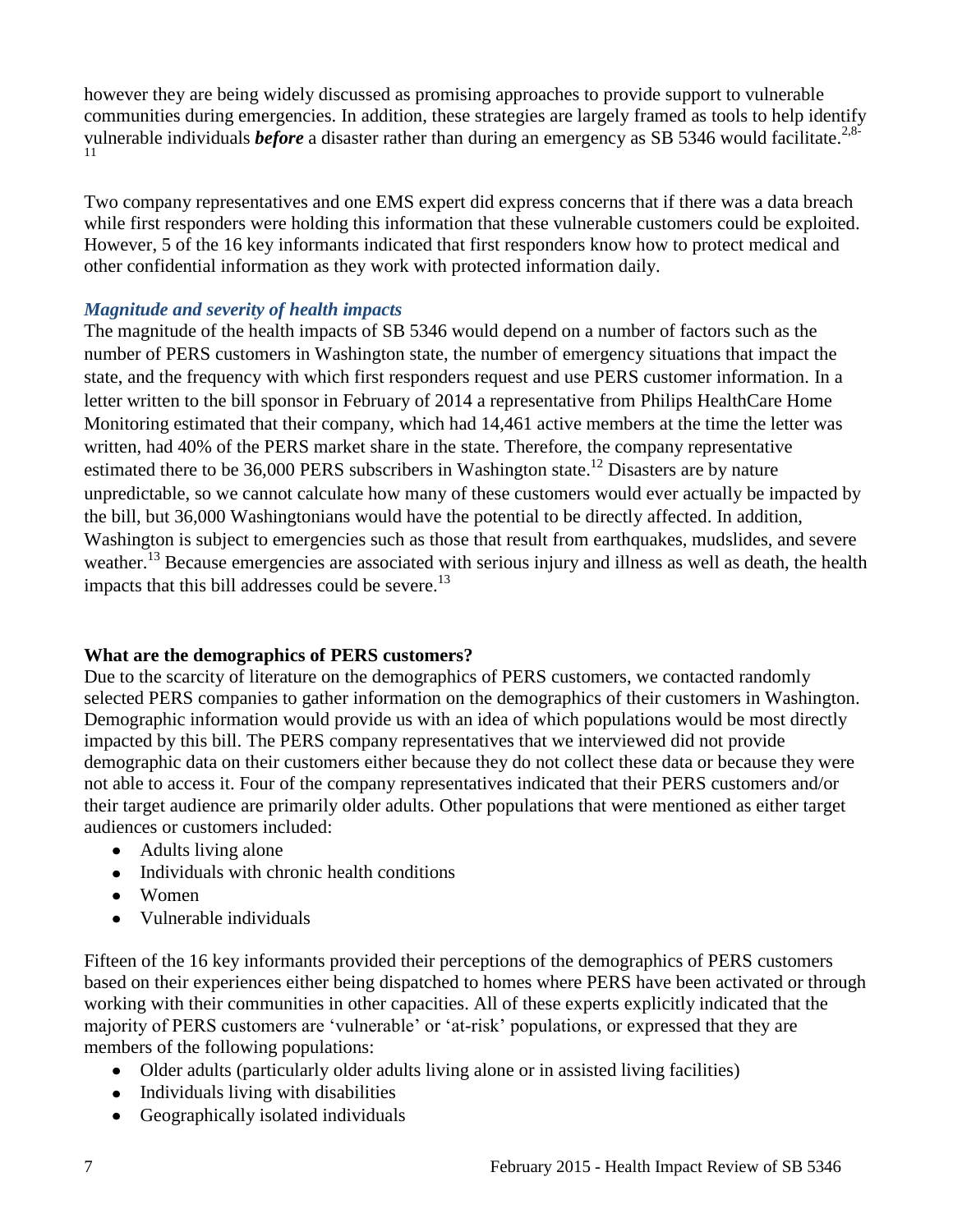- Individuals with chronic illness
- Adults living alone
- Individuals with life-affecting medical conditions
- Individuals with limited mobility

### **What impacts would SB 5346 likely have on health disparities?**

### *Vulnerable individuals*

There is strong evidence that at-risk or vulnerable populations such as older adults, individuals with disabilities or chronic conditions, individuals with limited mobility, and those living alone (i.e., the primary consumers of PERS services) are more likely than their counterparts to experience negative health outcomes during an emergency.<sup>[1-7](#page-12-1)</sup> For example, data indicate that approximately 75% of the deaths in New Orleans during and after Hurricane Katrina were among older adults even though this population accounted for only 15% of the city's population before the storm[.](#page-13-0)<sup>7</sup> Similarly, during the 1995 Chicago heat wave the heat-related deaths were highest among individuals with medical conditions and individuals who lived alone or who were socially isolated[.](#page-12-3) <sup>3</sup> Because experts indicate that PERS customers are primarily vulnerable individuals such as older adults with health conditions, SB 5346 has potential to decrease the disproportionate negative impact of emergencies on these at-risk populations, thereby helping to decrease health disparities.

### *Disparities by income, education, race/ethnicity, and primary language*

It is important to note that while PERS customers may be vulnerable individuals, not all vulnerable individuals are PERS customers. Even within populations of at-risk individuals, disparities likely exist. For example, low income older adults may be more vulnerable to disasters than higher income older adults. Because we were unable to obtain demographic data on Washington state PERS customers, it is unclear if individuals who may be the most at-risk are proportionally represented among PERS customers. However, we were able to identify one article that provided some information on the demographics of PERS customers nationally. This 2001-2002 survey of older adults with disabilities suggested that there were minor if any differences between the race/ethnicity and education level of PERS users versus nonusers in the study.<sup>14</sup>

There was disagreement among the key informants as to whether or not all subpopulations have access to PERS services and would therefore benefit from this bill. Six of the 16 key informants indicated that low income individuals likely cannot afford the activation and monthly fees, and therefore do not have equitable access to PERS. As a result, these key informants believed the bill may not guarantee that the most vulnerable individuals are being reached in an emergency. In contrast, 6 of the experts indicated that PERS are used by individuals from all incomes and the bill would therefore have equitable benefits. The remaining experts (n=4) did not provide any information on the income demographics of PERS customers. None of the experts provided information on education levels, racial/ethnic demographics, or primary languages of customers.

Four of the industry representatives also indicated that cost can be a barrier for customers, therefore low income individuals may not be proportionally represented among PERS users. However, in Washington state, Medicaid does cover PERS services for clients enrolled in specific programs. Debbie Johnson, Department of Social and Health Services (DSHS) Waiver Program Manager, indicated that Medicaid covers PERS services for about 9,000 individuals statewide (Johnson, written communication, June 5, 2014), indicating that at least some lower income individuals have access. Using the approximation that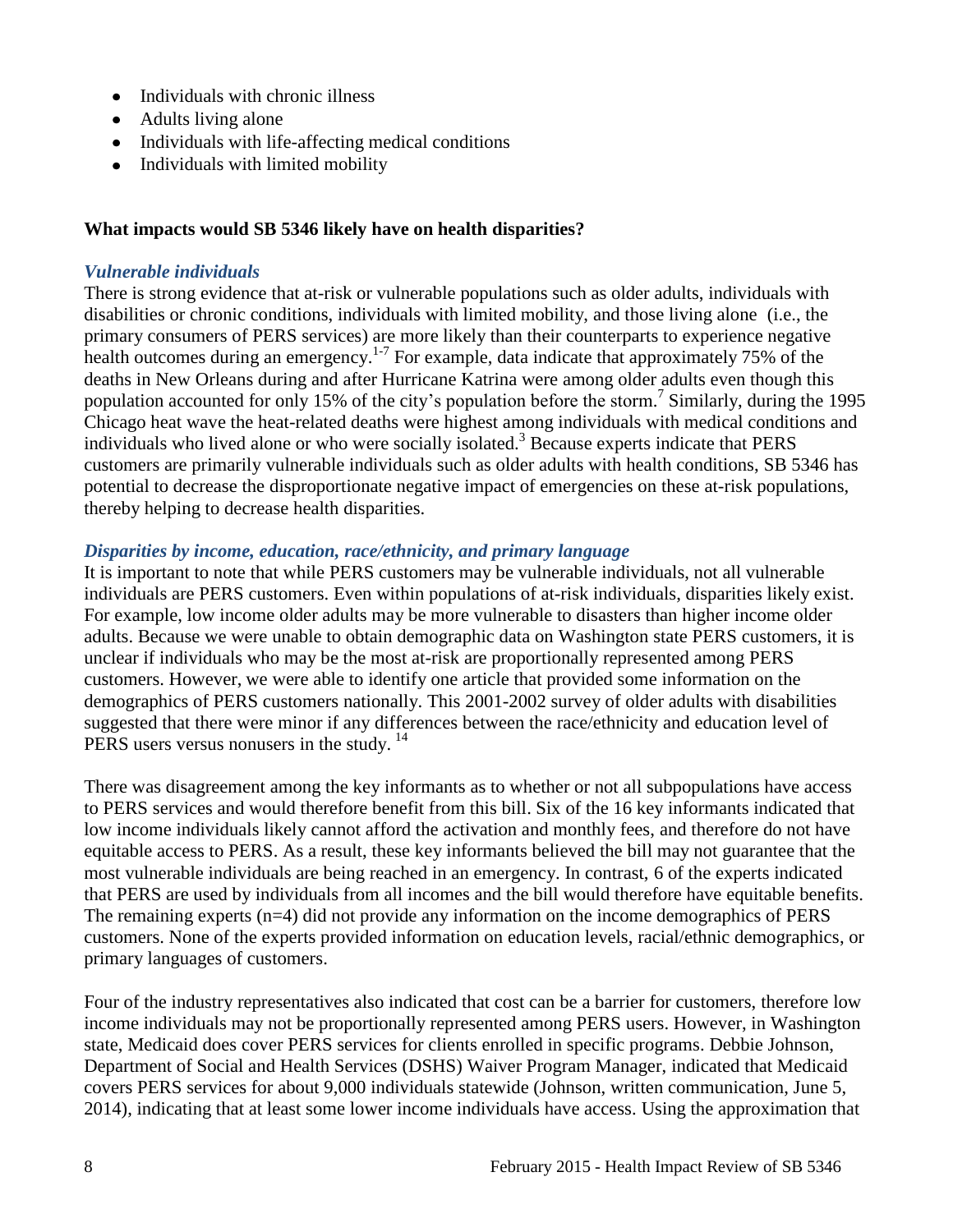there are 36,000 PERS subscribers in Washington,<sup>12</sup> an estimated 25% of subscribers have their PERS services covered through Medicaid.

Michael Smith (Washington State Department of Health EMS Terrorism and Disaster Response Consultant), Scott Hogan (Washington State Department of Health EMS and Trauma Care Regional Consultant) and Stephen Riehl (Program Manager for Washington State Health Care Authority's Non-Emergency Medical Transportation Program) provided information on systems currently used in Washington to identify at-risk individuals. These experts indicated that when they analyze the bill in the context of the network of systems available in the state to serve at-risk populations during emergencies, they feel the bill would supplement other systems that already exist. They expressed that SB 5346 would therefore not lead to a situation in which only higher income older adults, for example, are being identified. These experts mentioned two systems that are currently being used in Washington—one from the Health Care Authority and one from DSHS (Smith, Hogan, and Riehl, oral communication, June 4, 2014).

The Health Care Authority administers a [Non-Emergency Medical Transportation Program](http://www.hca.wa.gov/medicaid/transportation/Pages/index.aspx) that provides Medicaid patients with transportation to healthcare appointments. In addition, these brokers can act as points of contact for local EMS during emergencies as they are already familiar with these vulnerable individuals and know how to reach them. The Department of Health also uses this transportation program as a component of Washington's emergency planning (Smith, Hogan, and Riehl, oral communication, June 4, 2014). Sue Bush, Director of the DSHS Office of Emergency Management, provided information about the system that DSHS maintains. The agency developed an automated system that can be used to identify the physical location of vulnerable clients, their support needs, and their service providers. A search may be done using any pre-set or customized geographic area statewide (i.e. city, county, zip code, legislative district). DSHS has used the system during emergencies (e.g. wildfires, mudslides, windstorms) to provide local first responders with information regarding the physical location of very vulnerable people who may need assistance (Bush, written communication, June 9, 2014). In addition local EMS systems may have their own identification systems in place.

These systems are continuing to expand the number of individuals that they capture and already include many individuals who are using Medicaid or other social and health services; however, they do not capture all vulnerable individuals in the state. Mr. Smith, Mr. Hogan, and Mr. Riehl indicated that SB 5346 has the potential to fill gaps in the current systems and increase the percentage of vulnerable individuals that are identified during an emergency.

# *Rural versus urban disparities*

We were unable to find data on the geographic distribution of PERS customers in Washington. Although most of the industry representatives that we spoke with indicated they provide services in both rural and urban areas and the local experts that we interviewed across the state indicated they have PERS customers living in their areas, we were not able to determine if customers are proportionally distributed across rural and urban areas of the state.

The literature does indicate that rural areas are uniquely impacted by emergencies.<sup>[8,1](#page-14-0)5</sup> The key informants we spoke with disagreed about whether SB 5346 would have different impacts on rural versus urban areas. A few key informants indicated that rural areas may see greater benefits from SB 5346 because they have fewer redundancies in telecommunication systems, may be more likely to see telecommunication and power systems go offline, may be more likely to experience delays in getting these systems back online, and likely have fewer resources to respond to disasters than urban areas. An equal number of key informants, however, indicated that while rural areas may face these types of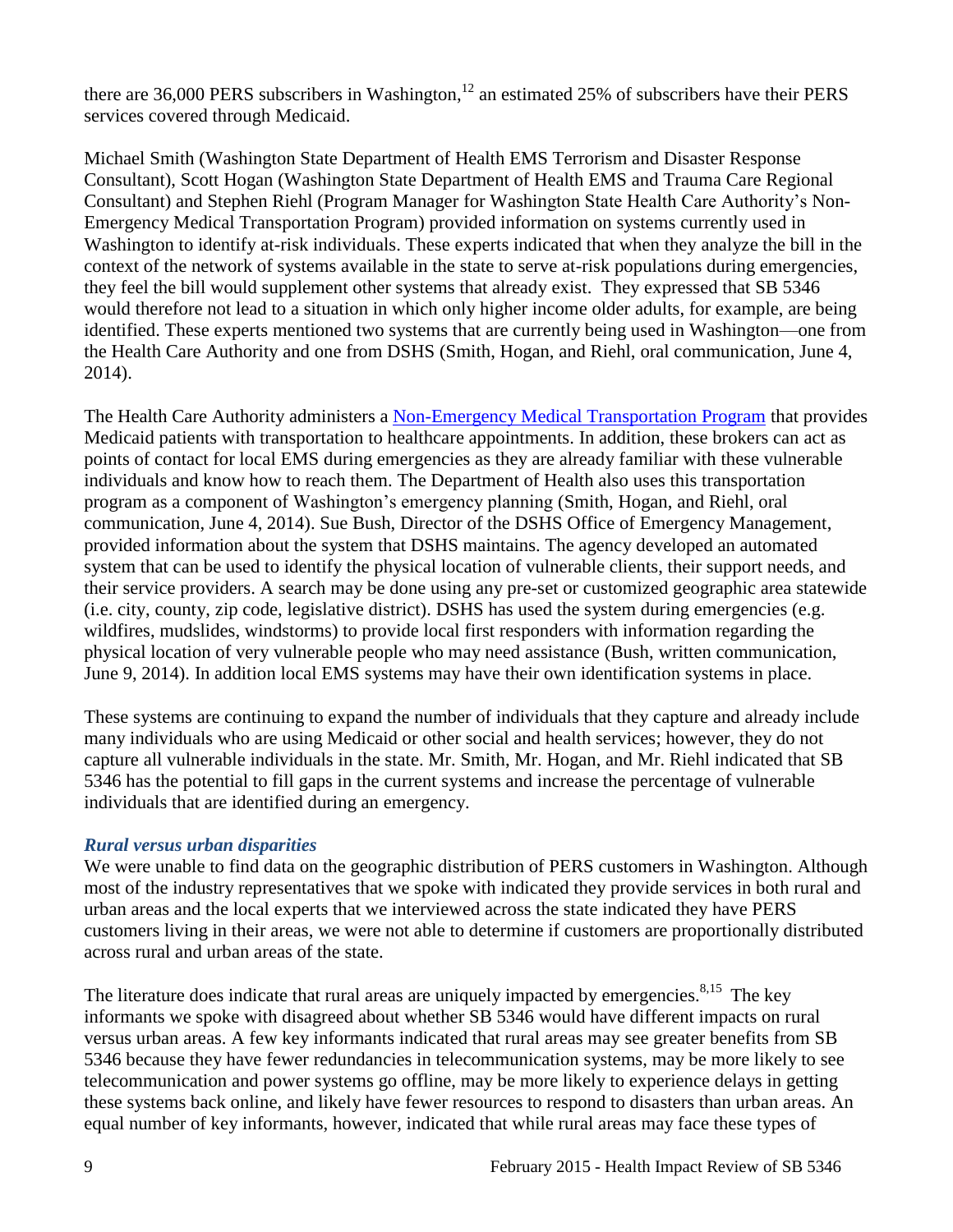difficulties, they have more resilience, social cohesion, and independent back-up systems than urban areas and that these assets help protect rural communities. The literature also supports these assertions, providing evidence for both the challenges and protective factors in rural communities.<sup>[8,](#page-14-0)15</sup>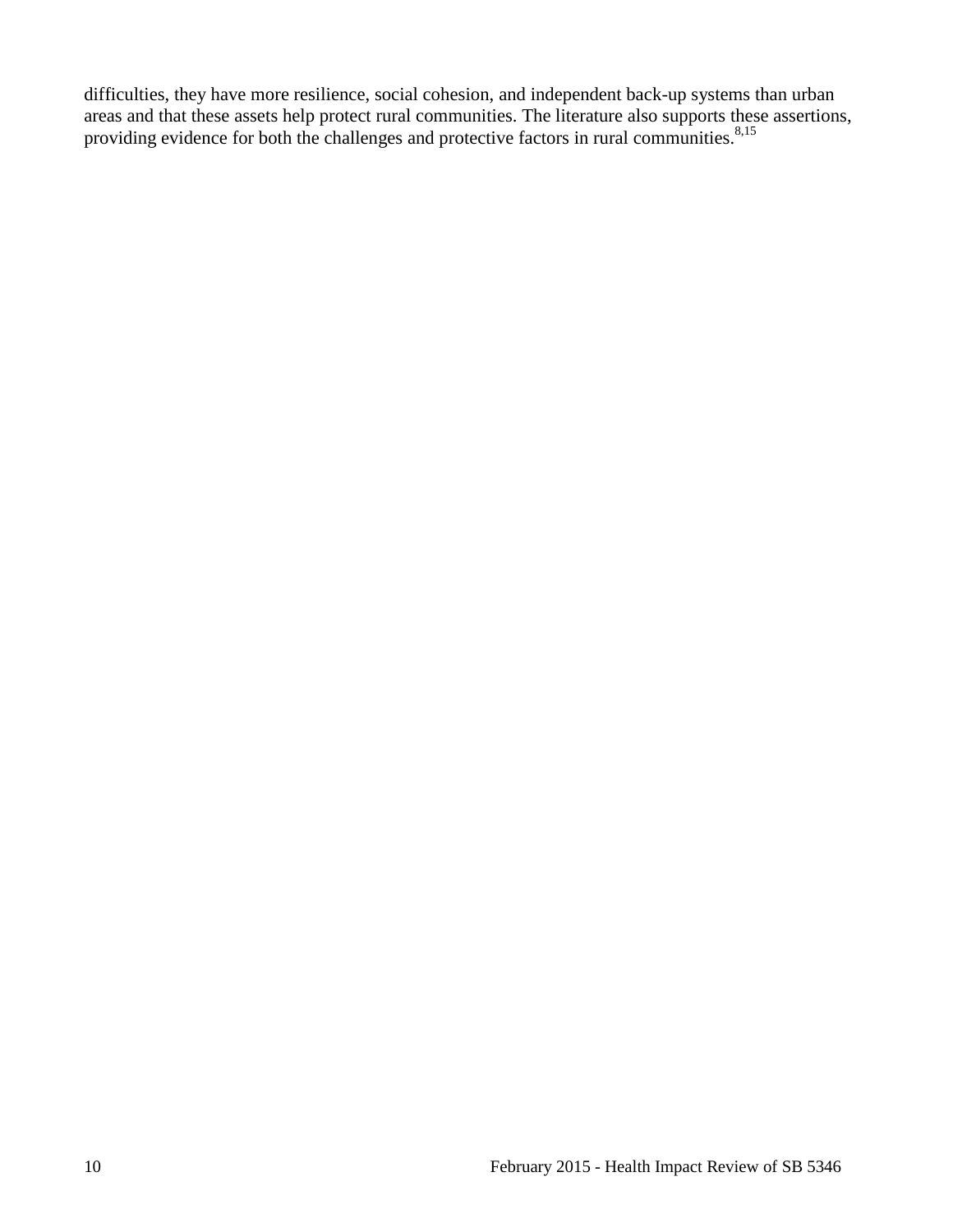# **Annotated References**

### <span id="page-12-1"></span><span id="page-12-0"></span>**1. Al-rousan TM, Rubenstein LM, Wallace RB. Preparedness for natural disasters among older US adults: a nationwide survey.** *American Journal of Public Health.* **2014;104(3):506-511.**

Al-rousan et al. cite evidence indicating that the high rate of chronic conditions, activity limitations, physical and cognitive disabilities, and sensory impairments make older adults highly vulnerable to physiological stresses during disasters. The authors analyzed data from the national Health and Retirement Study (n=1304). Individuals younger than 50 years of age and those living in nursing homes and other institutions were excluded from the study. This study included 18 disaster-preparedness indicators such as having a fire detector, having a disaster plan, and having a three-day supply of food, water, and needed medications. Overall preparedness was measured by summing the scores for each indicator. When analyzing overall preparedness (not individual indicators) the authors found that higher age, physical disability, lower educational attainment, and lower income were each significantly associated with being less prepared for a disaster. Race/ethnicity, sex, marital status, and living alone were not significantly associated with overall preparedness. About two thirds of the respondents (all over age 50) did not have an emergency plan, had never participated in any disaster preparedness education, and were not aware of available resources—and level of preparedness decreased with increasing age. In addition, the authors indicate that emergency plans for older adults should include contingencies that do not rely solely on family members and informal caregivers who may also be incapacitated during a disaster. In addition, social isolation may prevent some older adults from receiving warning signals before a disaster, asking for help, or being identified as missing following a disaster, thereby increasing their vulnerability. Older adults may also not have access to a personal vehicle which may prevent them from evacuating before, during, or after an emergency.

### <span id="page-12-2"></span>**2. Aldrich N, Benson WF. Disaster preparedness and the chronic disease needs of vulnerable older adults.** *Preventing Chronic Disease.* **2008;5(1).**

Aldrich and Benson provide a summary of the evidence highlighting the special needs of vulnerable older adults during an emergency. They indicate that older adults with serious, chronic health problems are more likely than younger or healthier individuals to need extra assistance during a disaster. The authors also outline evidence from past disasters indicating that older adults are more likely to encounter serious injury or death during an emergency then their counterparts. For example, during the 1995 heat wave in Chicago, the median age of the 465 people who died from heat-related issues was 75 years. The authors also reference recommendations that experts in emergency preparedness have made in response to the risk that older adults face during disasters. These include using "mapping systems to identify areas with high concentrations of older adults" and improving "identification and tracking methods for older adults and their health information."

### <span id="page-12-3"></span>**3. Banks L. Caring for elderly adults during disasters: improving health outcomes and recovery.**  *Southern Medical Journal.* **2013;106(1):94-98.**

Banks' review article outlines the unique risks that older adults face during an emergency. For example, older adults often face immobility, cognitive impairment, visual or hearing impairments, and social isolation which can make them "virtually invisible to rescue and recovery efforts." During the 1995 Chicago heat wave, the risk of heat-related deaths was highest among individuals with known medical conditions which confined them to bed, individuals who did not leave home each day, and those who lived alone.

# **4. Bethel JW, Foreman AN, Burke SC. Disaster preparedness among medically vulnerable populations.** *American Journal of Preventive Medicine.* **2011;40(2):139-143.**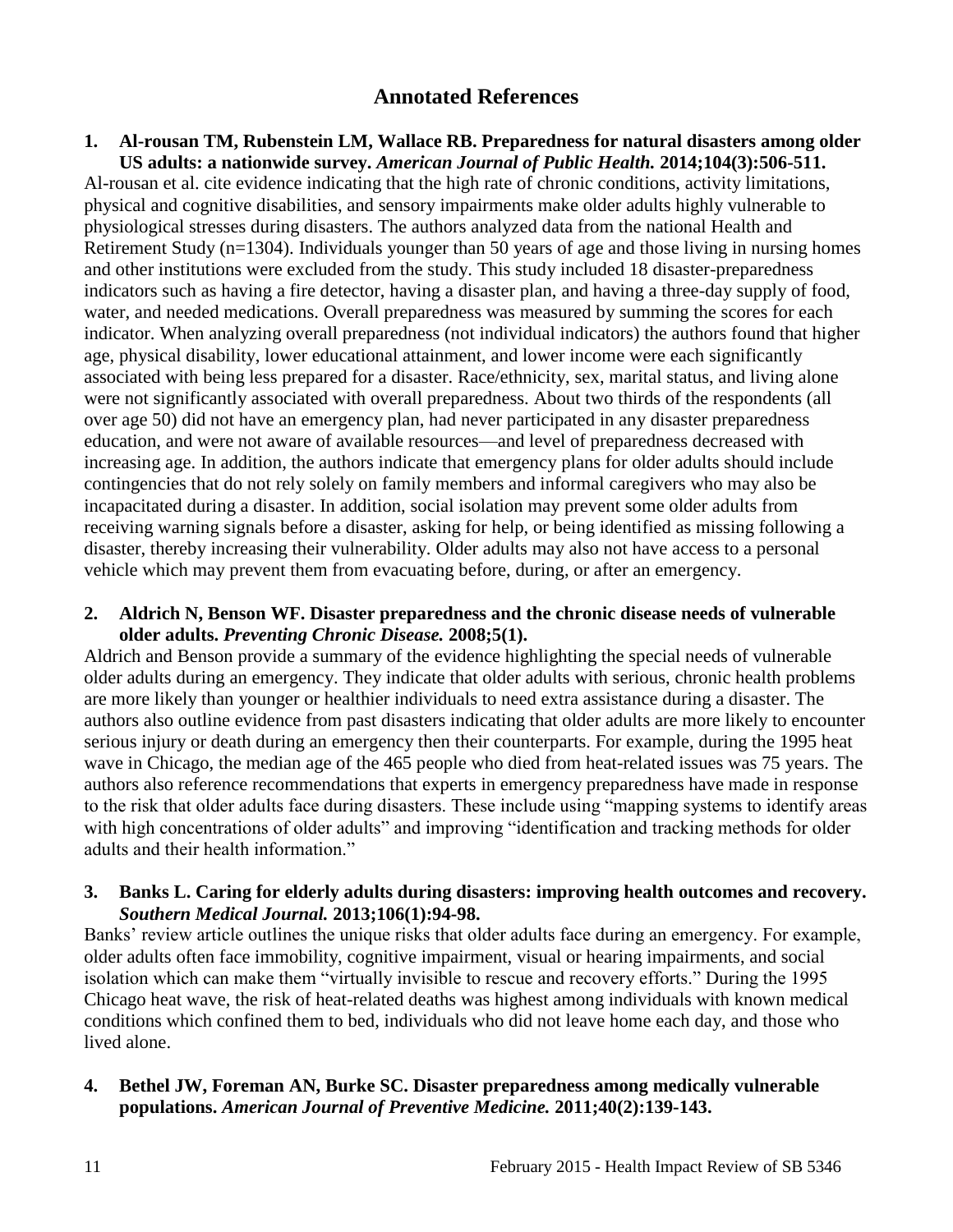Bethel et al. analyzed Behavioral Risk Factor Surveillance System (BRFSS) data from six states to determine the relationship between emergency prepardness and a) perceived health status, b) disability status, and c) number of chronic diseases. They controlled for potential confounding factors such as age, education, income, and race/ethnicity, and found that individuals with self-rated "fair" or "poor" health or activity limitation due to health issues had significantly lower odds than their counterparts of having their house stocked with specific preparedness items. However, individuals with self-rated fair or poor health, activity limitation, or chronic disease were more likely to have at least a three-day supply of their medications than their counterparts. The researchers also measured the difference between different populations' likelihood of having an emergency evacuation plan and found that respondents with activity limitations due to health issues had significantly lower odds of having an emergency evacuation plan then their counterparts but that respondents with a health problem requiring special equipment had significantly higher odds than their counterparts of having an evacuation plan. The authors indicate that while other studies have also found mixed results in relation to vulnerable populations preparedness for disaster, they highlight seven studies which indicate that vulnerable populations (such as those with poor health, disabilities, and chronic diseases) are at an increased risk of negative health outcomes as a result of natural disasters.

### **5. Chiu CH, Schnall AH, Mertzlufft CE, et al. Mortality from a tornado outbreak, Alabama, April 27, 2011.** *American Journal of Public Health.* **2013;103(8):52-58.**

Chiu et al. analyzed the demographics of the decedents during a tornado outbreak in Alabama in 2011. The researchers used death certificates, interview data collected by American Red Cross volunteers, and disaster-related mortality surveillance data. They found that females, older adults (65 years and older), white individuals, and individuals from rural areas were at significantly higher risk for tornado-related deaths than their counterparts. Adults over the age of 85 were nearly four times more likely to die in the tornadoes than 45-54 year olds (RR 3.85 95% CI 2.05-7.26). Note that the authors did not indicate that they controlled for potential confounding factors. They did, however, indicate that the white decedents were on average older than the black decedents indicating that age may have been a confounding factor in the race/ethnicity relative risk ratios. The authors also cite six additional studies which have found that older adults are at increased risk for tornado-related deaths. Cited evidence supports that preexisting health issues, reduced mobility, increased vulnerability to trauma, and a higher likelihood of living in an older dwelling are contributing factors in increasing the vulnerability of older adults during and after tornados.

# **6. Flanagan BE, Gregory EW, Hallisey EJ, Heitgerd JL, Lewis B. A social vulnerability index for disaster management.** *Journal of Homeland Security and Emergency Management.*  **2011;8(1).**

Flanagan et al. describe the development of a social vulnerability index which is intended to help disaster management officials locate their most vulnerable populations. The authors provide a list of populations that tend to be more vulnerable during emergencies. These groups include economically disadvantaged, communities of color, older adult populations, individuals living with a disability, and those who are not fluent in English. They cite seven studies published between 1990 and 2007 which indicate that older adults living alone and people of any age who have cognitive, physical, or sensory challenges are at higher risk during a disaster then their counterparts.

# <span id="page-13-0"></span>**7. Wingate MS, Perry EC, Campbell PH, David P, Weist EM. Identifying and protecting vulnerable populations in public health emergencies: addressing gaps in education and training.** *Public Health Reports.* **2007;122(3).**

Wingate et al. outline gaps in resources for vulnerable populations during disasters. In addition they highlight data from Hurricane Katrina in 2005 which indicate that many vulnerable populations (e.g.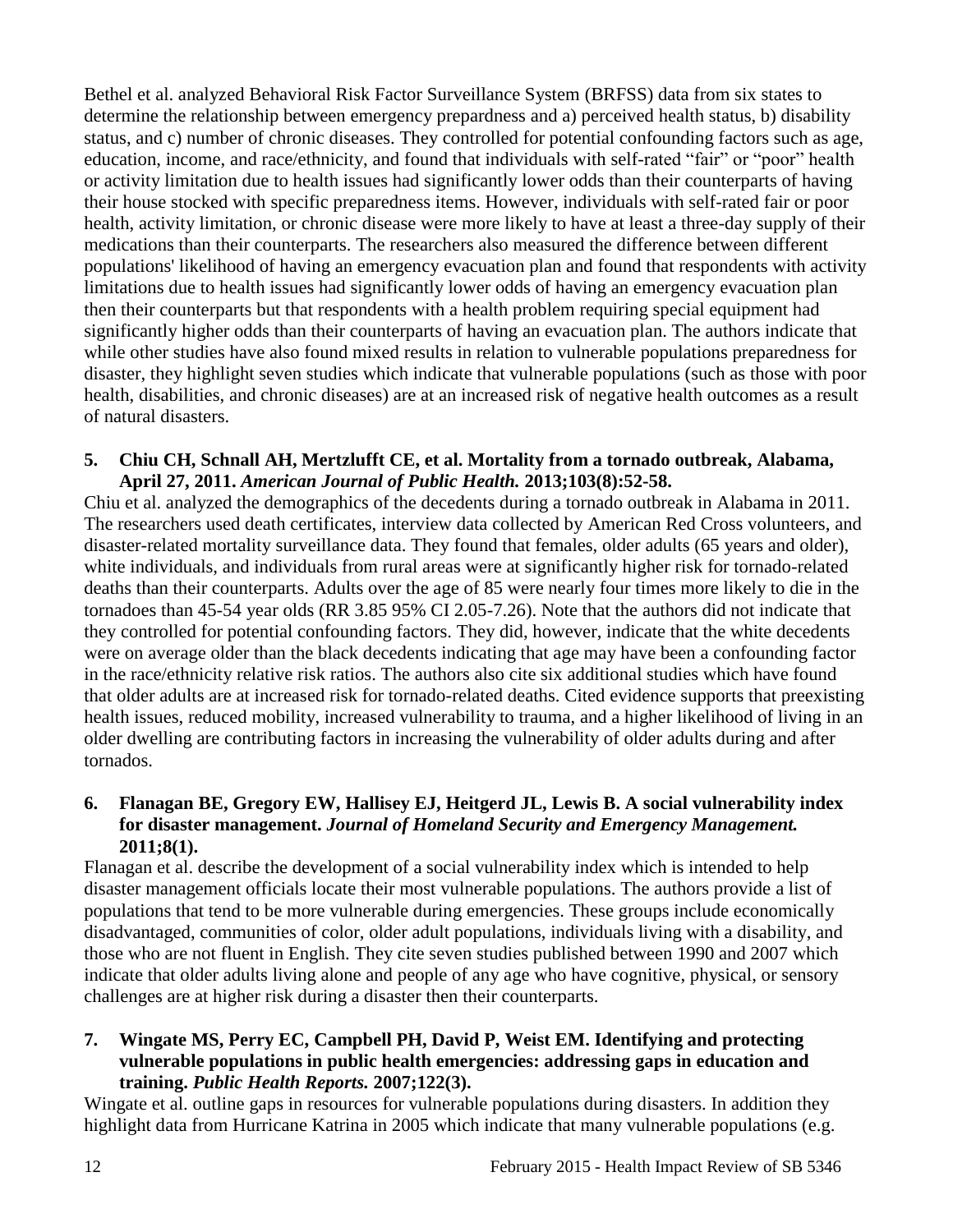older adults, individuals with disabilities, low income individuals) suffered disproportionately during and after the hurricane. For example, approximately 75% of deaths in New Orleans were among older adults even though this population accounted for only 15% of the city's population before the storm.

# <span id="page-14-0"></span>**8. Centers for Disease Control and Prevention.** *Identifying Vulnerable Older Adults and Legal Options for Increasing Their Protection During All-Hazards Emergencies: A Cross-Sector Guide for States and Communities.* **U.S. Department of Health and Human Services. 2012.**

This report indicates that older adults have characteristics that make them more vulnerable to illness and death during emergencies. It also provides specific examples of disasters in which older adults have been disproportionately impacted. In addition, this report provides an outline of strategies that are being used across the United States to identify vulnerable older adults. These strategies include developing registries of vulnerable individuals and using Geographic Information Systems (GIS) to map vulnerable communities or identify locations of vulnerable individuals. The authors indicate that these strategies have not been evaluated for effectiveness, but they are being supported by emergency management experts across the country. This report also includes a brief section on preparing for emergencies in rural areas. It indicates that rural communities face challenges during emergencies such as fewer resources, less funding, and isolation from services. It also indicates, however, that rural communities have strengths such as a strong sense of community, independence, self-reliance, and preparation.

# **9. Washington Military Department Emergency Managment Division.** *Planning Considerations for High Risk Individuals in the Puget Sound Region.* **2010.**

This document provides considerations for emergency planners in the Puget Sound region to incorporate into emergency plans to support at-risk individuals during disasters. One of the considerations listed in this report is to maintain a pre-incident registration system for high risk communities. This registry is intended to increase awareness of pre-incident planning needs in the community and to reduce the number of high-risk individuals who do not evacuate during an emergency.

# **10. U.S. Department of Health and Human Services webpage. Registries: An Emergency Planning Tool. Page last reviewed November 20, 2013;**

**[http://www.phe.gov/Preparedness/planning/abc/Pages/registries.aspx.](http://www.phe.gov/Preparedness/planning/abc/Pages/registries.aspx) Accessed July 24, 2014.** This webpage defines registries as voluntary databases of individuals who meet requirements for receiving addition emergency response services based on need. Registries are highlighted as a useful tool to help emergency planners target resources and services to individuals who have special needs. In addition, the webpage indicates that registries can be further enhanced when the data are used for GIS mapping.

# **11. Chen J, Wilkinson D, Richardson RB, Waruszynski B. Issues, considerations and recommendations on emergency preparedness for vulnerable population groups.** *Radiation Protection Dosimetry.* **2009;134(3-4):3-4.**

A Workshop on Emergency Preparedness for Vulnerable Population Groups was held in 2009 in Canada. One goal of the workshop was to identify the gaps in emergency preparedness against chemical, biological, radiological, nuclear and explosives events for vulnerable populations. Workshop participants identified geographic/social mapping for needs and resources as one gap. This document indicates that there is a need to identify at-risk populations and resources and map their locations.

# **12**. **O'Brien, F. Philips Opposition Letter—Senate Bill 6554. Philips Healthcare Home Monitoring. February 10, 2014.**

This letter was sent to Senator Ranker by Philips Healthcare Home Monitoring in opposition to a version of SB 6554. The letter outlines the company's concerns with the bill. The letter also indicates that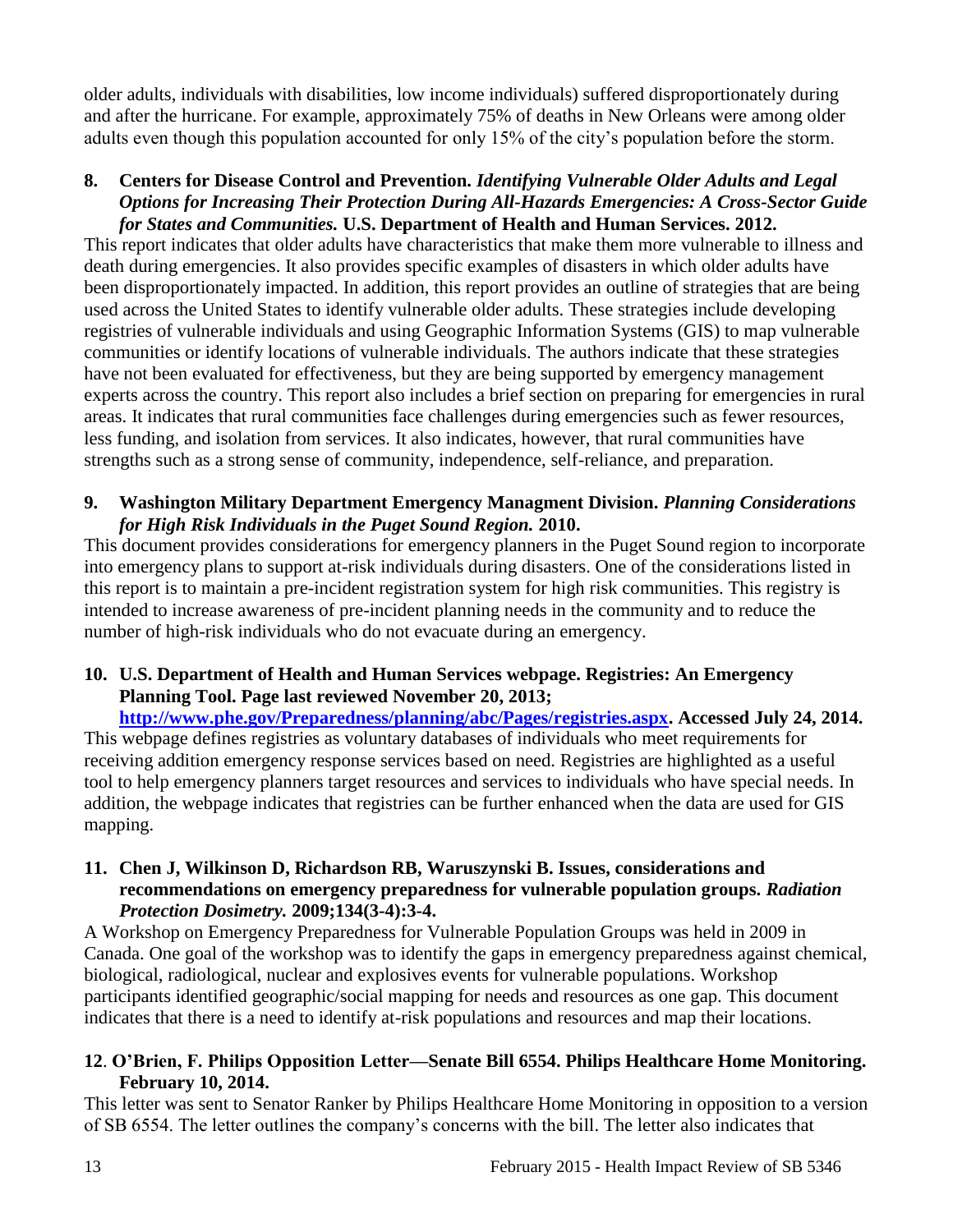Philips had 14,461 active members at the time the letter was written, an estimated 40% of the PERS market share in the state. Therefore, the company representative estimated there to be 36,000 PERS subscribers in Washington state, which only represent about 10% of the state's subpopulation of adults who are aged 75 or older.

# **13. Washington Military Department Emergency Management Division webpage. Natural**

**Hazards. [http://www.emd.wa.gov/hazards/haz\\_natural.shtml.](http://www.emd.wa.gov/hazards/haz_natural.shtml) Accessed July 30, 2014.** The Washington Military Department Emergency Management Division webpage outlines the 9 main natural hazards that Washington faces: Avalanche, drought, earthquake, flood, landslide, sever storm, tsunami, volcano, and wildland fire. This website also mentions the risk to human life, property, and infrastructure associated with these hazards.

#### **14. Mann WC, Belchior P, Tomita MR, Kemp BJ. Use of personal emergency response systems by older individuals with disabilities.** *Assistive Technology.* **2005;17(1):82-88.**

Mann et al. analyzed survey data that was collected through a semi-structured questionnaire in 2001 and 2002 (n=606). Participants were individuals 60 years and older with disabilities from New York, California, and Florida. Researchers recruited participants through a number of means including through a retirement community, the Rehabilitation Engineering Research Center's study participants core, and participants of Project Link. The authors explored the benefits of PERS as well as the barriers to accessing PERS. In addition they provide some data on the demographics of study participants that are PERS users as well as nonusers. They did not present an analysis of whether there were any significant demographic differences between the PERS users and nonusers, or provide confidence intervals which would enable the reader to interpreted if there were meaningful differences between the two populations. However, a superficial interpretation of the demographic data shows that the PERS users and nonusers appear to have similar racial/ethnic distributions. While a slightly higher percentage of nonusers had a high school degree or less, and a higher percentage of users reported living alone and being unmarried, it is not clear if these differences are significant. In addition 37% of nonusers reported that cost was one reason that they were not using a PERS.

### **15. Prelog AJ, Miller LM. Perceptions of disaster risk and vulnerability in rural Texas.** *Journal of Rural Social Sciences.* **2013;28(3):1-31.**

Prelog and Miller provide an extensive literature review of the factors that make rural areas uniquely vulnerable to disasters. These include lack of resources, high proportions of low income residents, dependence on economies tied to natural resources which can be heavily impacted by disasters, geographical isolation, and lack of rapid response from outside assistance. The authors also highlight evidence though, that rural areas are more resilient, have high levels of social capital and community trust, and strong social networks.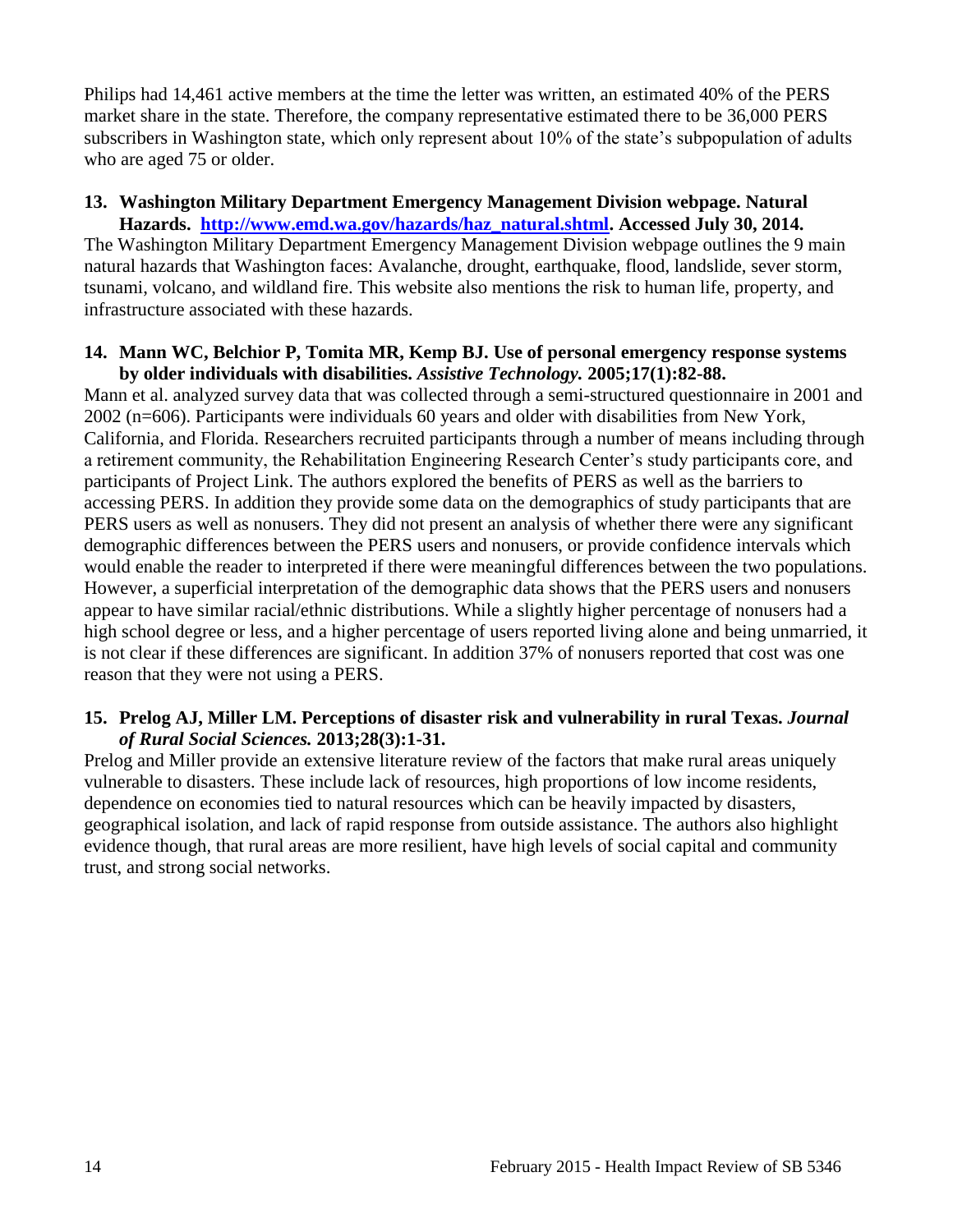# **Appendix A. Selection of Experts and PERS Company Representatives**

# <span id="page-16-0"></span>*Selection of Experts*

In order to ensure that the experts contacted were geographically diverse and were selected without bias, we randomly selected 11 Washington counties. These randomly selected counties were evenly distributed geographically, but did not include any highly urbanized counties. To address this gap, we also included King and Spokane Counties as a way to ensure that representatives from both rural and urban counties were contacted. Because San Juan County experienced a telecommunications emergency in late 2013 that catalyzed the development of this bill, we also contacted the expert from San Juan County who managed this emergency in 2013.

In total, key informants from 14 counties were contacted. Except for in the case of San Juan County (where the expert was selected based on his involvement in the 2013 telecommunication outage) we selected a department within each county that focuses on emergency medical services (e.g. fire department, sheriff's department, emergency communications department, emergency medical services) and asked to be directed to an expert in the county that would be able to provide information on the likely impacts of SSB 6554 (the predecessor to SB 5346).

We successfully interviewed experts in 11 of the 14 counties (~79% response rate). We have calculated the response rate based on the percentage of counties who responded rather than based on individuals contacted because individuals within each county often redirected us to the expert in their department or county who they felt could provide the highest level of expertise. Our first contact in Thurston County also suggested that we connect with a second expert in the county in order to supplement his interview. For this reason we have two key informants from Thurston County. In addition, many of our key informants have worked or currently work in multiple counties, coordinate EMS in regions that include multiple counties, or work for health districts that include multiple counties. We also interviewed four experts who work at the state level who we identified using snowball sampling: two from the Washington State Department of Health, one from the Washington State Health Care Authority, and one who sits on the Washington State Board of Health. Therefore, in total, we interviewed 16 key informants. Throughout this review we report the proportion of the 16 experts who provided a particular opinion.

Three representatives from the Washington State Department of Social and Health Services and two from the Washington Military Department, Emergency Management Division also provided consultation and information during this analysis. Figure 2 provides an outline of the individuals contacted during this review.

# *Selection of PERS Company Representatives*

We compiled a list of companies that offer PERS in Washington state using Google searches, online yellow pages, and resource lists provided for older adults in Washington. While we cannot be certain that this list of companies is comprehensive, we were able to identify 29 companies that offer PERS in the state. We randomly selected 7 of these companies to contact in an attempt to compile aggregated data on the populations using PERS. We first screened these companies to ensure that they provide PERS as they were defined by the SSB 6554 and that they serve individuals residing in Washington state. Six of these 7 companies responded (~86% response rate). We also contacted one additional company representative through snowball sampling. We therefore spoke with a total of 7 companies who offer PERS services.